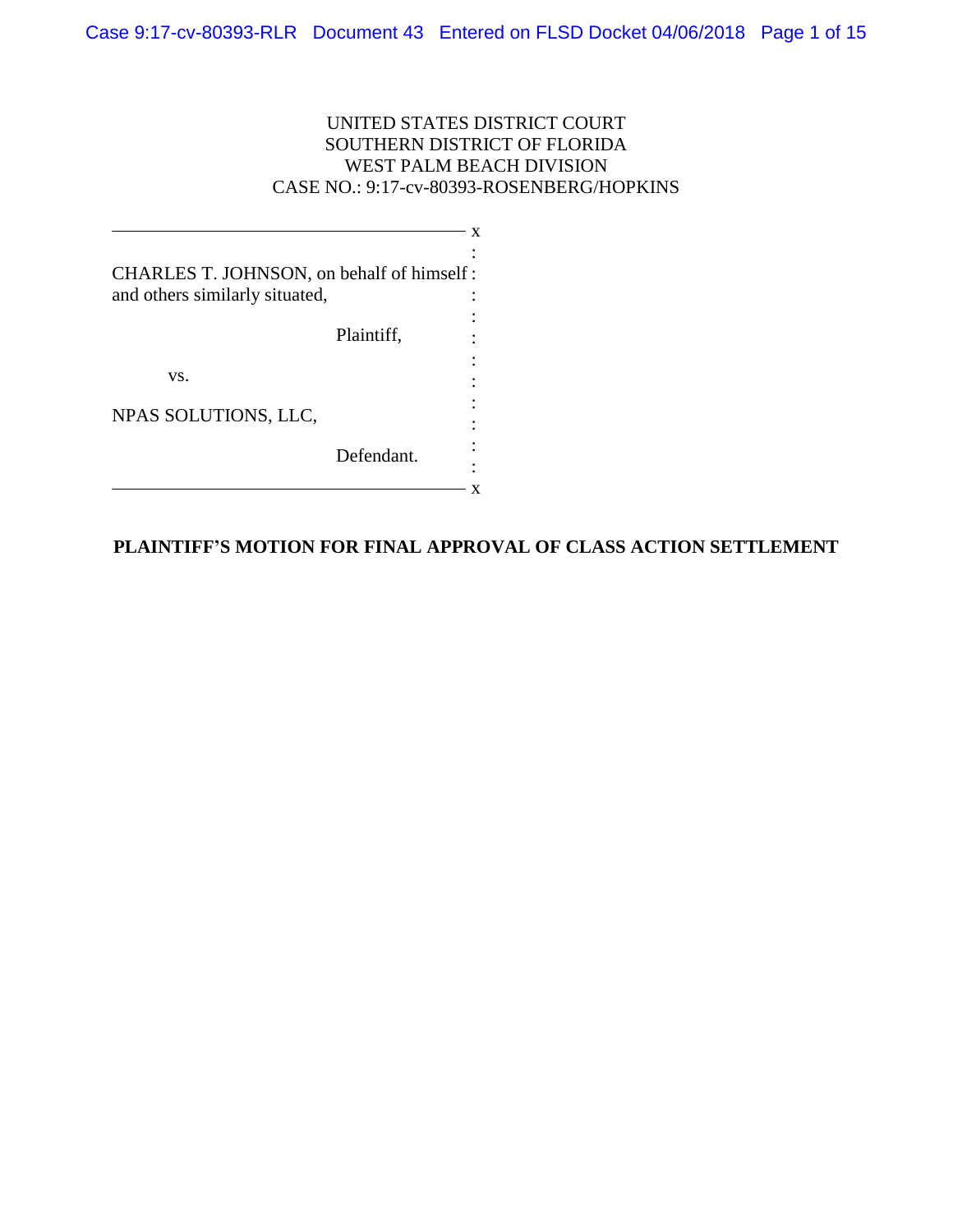# **Table of Contents**

| I.                                                                                             |
|------------------------------------------------------------------------------------------------|
| А.                                                                                             |
| NPAS Solutions' legal and factual defenses posed significant risks to Plaintiff's claims<br>B. |
| The settlement falls well within the range of recovery for similar TCPA class actions 8<br>C.  |
| The parties reached the settlement after being fully apprised of the risks and<br>D.           |
| Class counsel support the settlement as fair, reasonable, adequate, and in the best<br>Е.      |
| The lack of any exclusions, and that only one Class Member objected to the settlement,<br>F.   |
| II.                                                                                            |
|                                                                                                |
|                                                                                                |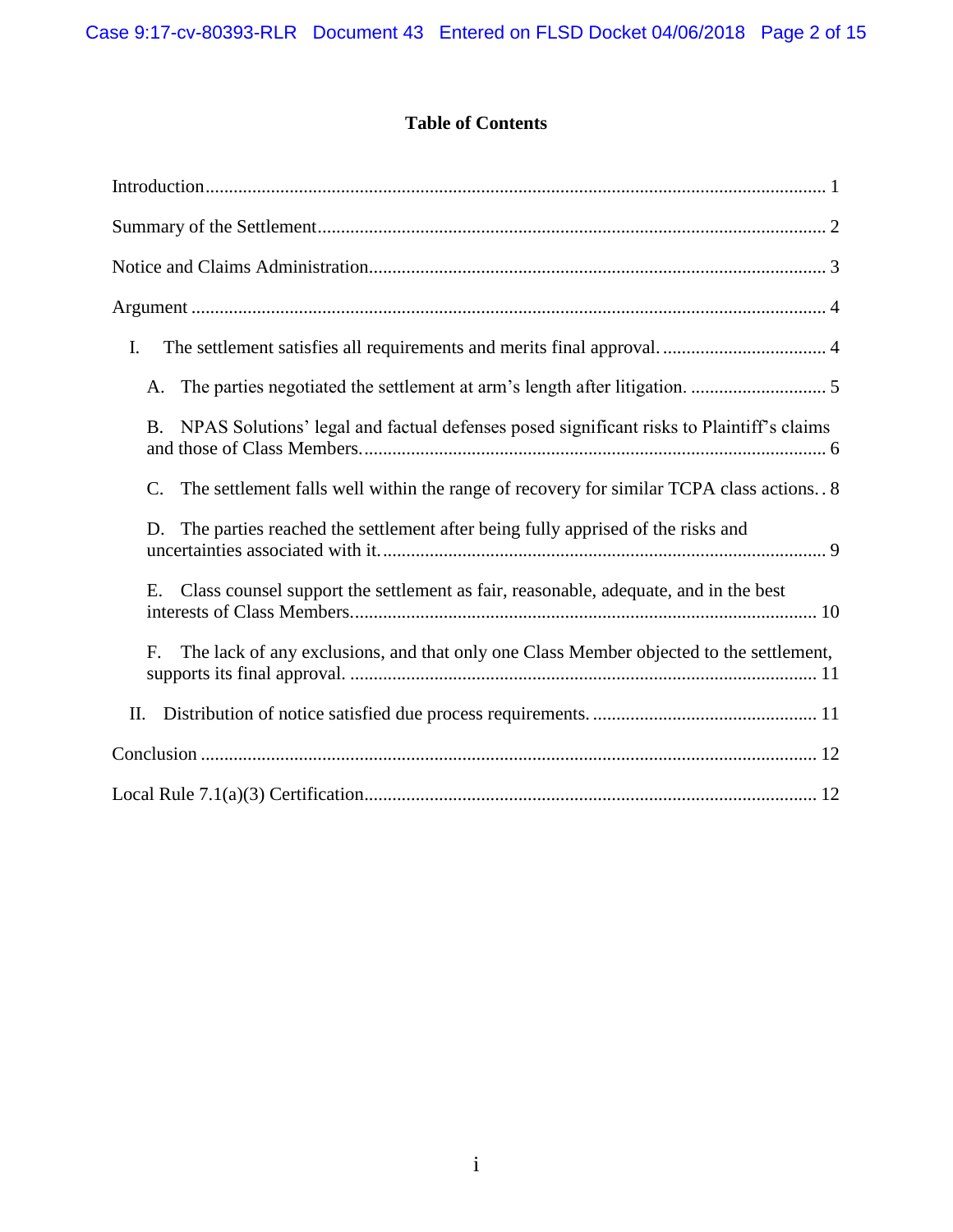### **Introduction**

<span id="page-2-0"></span>This case arises from autodialed calls that NPAS Solutions, LLC ("NPAS Solutions") is alleged to have made to wrong or reassigned cellular telephone numbers, which were intended for consumers alleged to owe health care-related debts. That is, Charles T. Johnson ("Plaintiff") alleged that NPAS Solutions violated the Telephone Consumer Protection Act ("TCPA") by placing autodialed calls to wrong or reassigned cellular telephone numbers assigned to persons different from those it was trying to reach and, as a result, NPAS Solutions did not have the call recipients' prior express consent to make such calls. NPAS Solutions denies any liability or that its practices violated the TCPA.

Following months of discovery and motion practice, the parties reached an agreement to resolve this class action. In short, the settlement calls for the creation of a non-reversionary, \$1.432 million common fund, from which participating class members will be compensated. This Court preliminarily approved the settlement on December 4, 2017, authorizing the distribution of notice and claim forms to Class Members.<sup>1</sup> Johnson v. NPAS Solutions, LLC, No. 9:17-cv-80393, 2017 WL 6060778, at \*3 (S.D. Fla. Dec. 4, 2017) (Rosenberg, J.).

Since then, and after direct mail and publication notice, as well as the creation of a dedicated settlement website, 9,543 Class Members submitted valid claims for their *pro rata* share of the settlement fund. After deducting the costs of notice and claims administration, attorneys' fees and expenses, and an incentive award to Plaintiff—which are subject to this Court's approval—each participating Class Member will receive approximately \$79.33. <sup>2</sup> This per-

 $\overline{\phantom{a}}$ 

The executed settlement agreement is found at ECF No. 37-1 at 8-67. Capitalized terms herein have the same definitions as in the settlement agreement.

<sup>&</sup>lt;sup>2</sup> Plaintiff calculated this per-claimant recovery after deducting the requested attorneys' fees and expenses, and the incentive award Plaintiff requests, which are the subject of a separate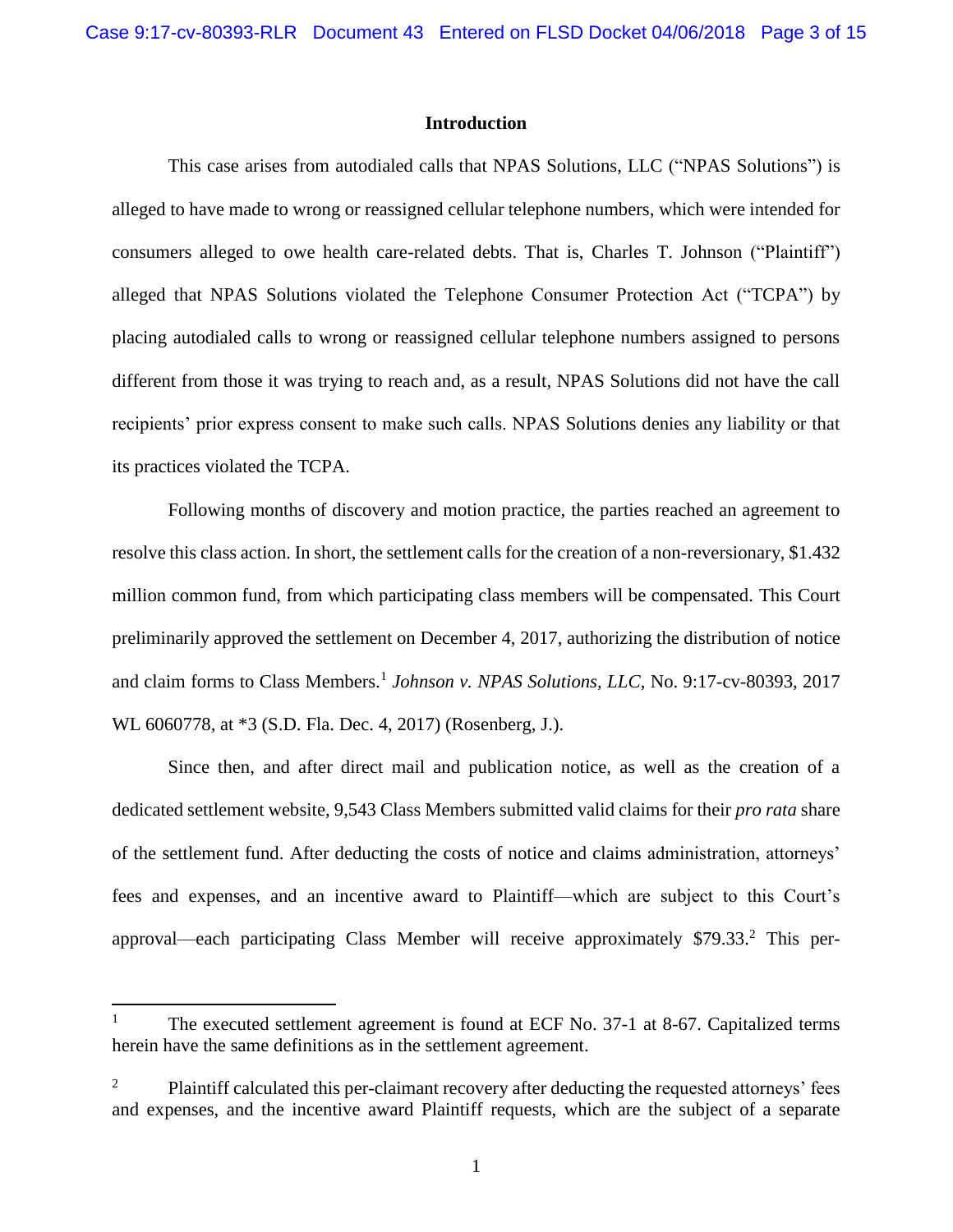claimant recovery compares favorably to similar TCPA class action settlements that have garnered final approval.

Moreover, only one Class Member out of 179,642—less than 0.00056% of the class objected to the settlement.<sup>3</sup> At the same time, no Class Members excluded themselves from the settlement. Given this excellent result, and considering the overwhelmingly favorable support for the settlement from Class Members, Plaintiff respectfully requests that this Court finally approve the settlement, and enter a final judgment and order in the form agreed to by the parties.

## **Summary of the Settlement**

<span id="page-3-0"></span>The settlement agreement defines a class under Rule 23(b)(3) comprised of:

All persons in the United States who (a) received calls from NPAS Solutions, LLC between March 28, 2013 and the date of preliminary approval that (b) were directed to a phone number assigned to a cellular telephone service, (c) for which NPAS Solutions' records contain a "WN" designation, and (d) were placed using an automatic telephone dialing system.

*Johnson*, 2017 WL 6060778, at \*1 (preliminarily certifying class for settlement purposes).

The settlement requires NPAS Solutions to pay \$1.432 million into a non-reversionary cash settlement fund, out of which the 9,543 valid claimants will be compensated *pro rata*. In exchange, Class Members will release their claims arising out of NPAS Solutions' use of an automatic telephone dialing system to place calls to Class Members' cellular telephones during the class period.

 $\overline{a}$ 

motion. The per-claimant recovery also factors in the cost of notice and administration, which is expected to be approximately \$235,000. The per-claimant recovery may increase slightly if KCC Class Action Services, LLC ("KCC")—the Court-appointed settlement administrator—identifies any additional duplicate or fraudulent claims.

 $3\degree$  The lone objection was filed by an attorney who is a known "serial objector" to class action settlements. Plaintiff responds to this objection through a separate filing.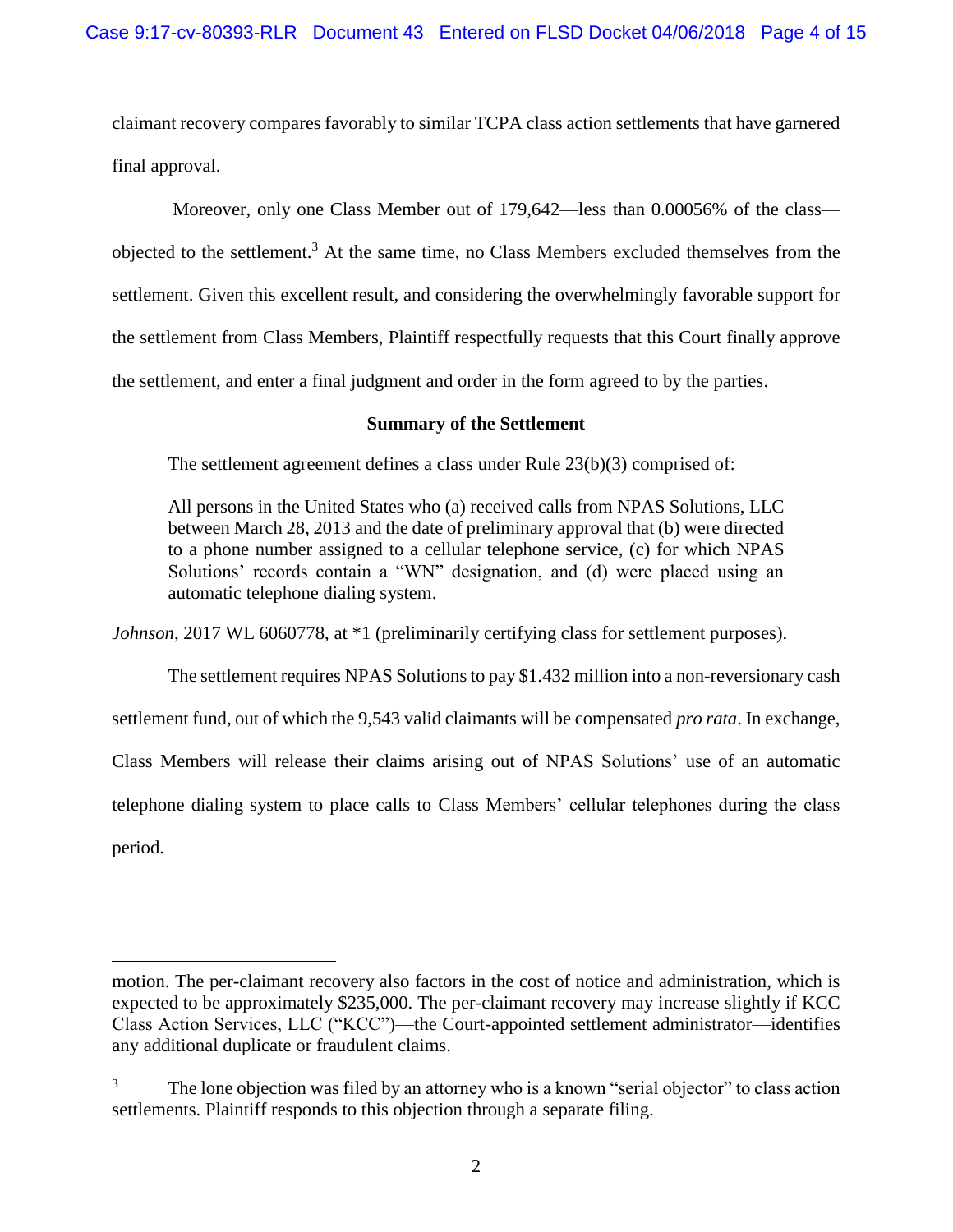#### **Notice and Claims Administration**

<span id="page-4-0"></span>KCC delivered the Court-approved notice to Class Members in accordance with this Court's preliminary approval order. *Johnson*, 2017 WL 6060778, at \*2-\*3. The successful claims rate demonstrates not only the effectiveness of the notice, but also Class Members' satisfaction with the settlement.

*Direct Mail Notice*: After performing reverse telephone number look-ups on the telephone numbers provided to it by NPAS Solutions as belonging to Class Members, KCC mailed more than 143,500 postcards, which included notice of the settlement and a detachable claim form, to potential Class Members. Declaration of Orlando Castillejos On Behalf of Settlement Administrator Regarding Notice, ¶¶ 3, 6, attached as Exhibit A. KCC re-mailed any notices returned undeliverable to forwarding addresses, where undeliverable postcards were returned with a forwarding address. *Id*., ¶¶ 8-9. For undeliverable postcards returned without a forwarding address, KCC performed advanced address searches to locate updated addresses, and re-mailed postcards to any updated addresses obtained. *Id*.

*Publication Notice*: To supplement the robust direct mail notice program, KCC caused summary notice to be published in the January 18, 2018 national edition of USA Today. *Id*., ¶ 7. KCC estimates that this notice reached 1.3% of adults 18 years of age and older. *Id*.

*Settlement Website*: KCC established and maintains a website dedicated to the settlement www.JohnsonNPASSolutionsSettlement.com—that includes information pertinent to Class Members such as court filings, as well as answers to frequently asked questions. *Id*., ¶ 4. Class Members were able to file claims via the settlement website. *Id*. The website received 8,712 visitors. *Id*.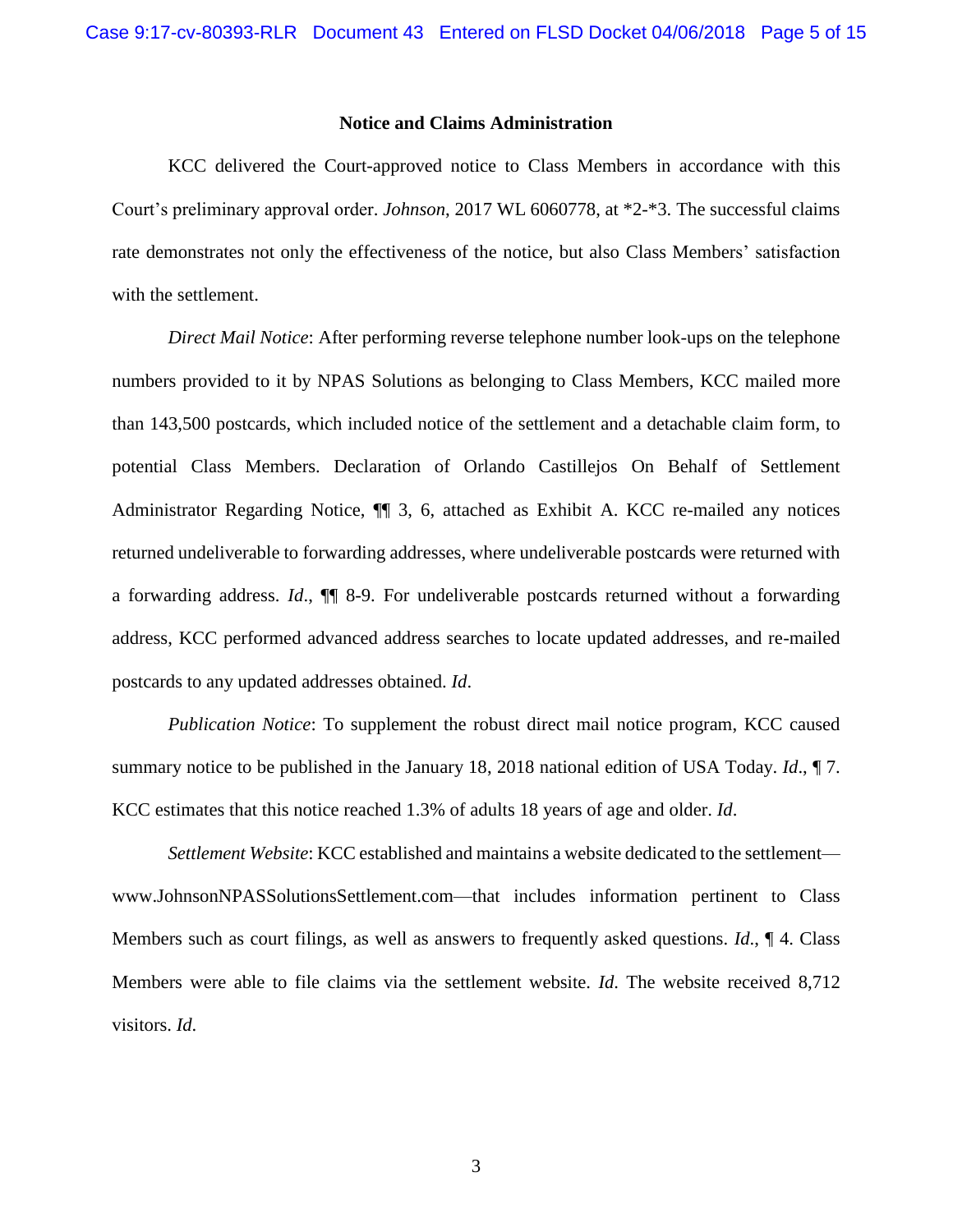*Toll-Free Hotline*: KCC established and maintains a toll-free telephone number—(866)

650-4059—for Class Members to obtain information about the settlement, and to submit claims.

*Id*., ¶ 5. The toll-free telephone number received 1,733 calls. *Id*.

*Claims*: 9,543 Class Members submitted claims. *Id*., ¶ 12. 7,167 did so by mail, 1,968 did so online, and 408 did so by telephone. *Id*.

*Exclusions*: No Class Members excluded themselves from the settlement. *Id*., ¶ 10.

*Objections*: One Class Member objected to the settlement. ECF No. 42.

*Class Action Fairness Act Notice*: KCC served notice required by the Class Action Fairness

<span id="page-5-0"></span>Act, 28 U.S.C. § 1715. *Id.*, ¶ 2. No government official objected to the settlement.<sup>4</sup>

#### **Argument**

# <span id="page-5-1"></span>**I. The settlement satisfies all requirements and merits final approval.**

"Under Rule 23(e) of the Federal Rules of Civil Procedure, a class-action settlement may be approved if the settlement is 'fair, reasonable, and adequate.'" *Melanie K. v. Horton*, No. 1:14- CV-710-WSD, 2015 WL 1799808, at \*2 (N.D. Ga. Apr. 15, 2015) (quoting Fed. R. Civ. P. 23(e)(2)). As well, "[t]here is an overriding public interest in favor of settlement, particularly in class actions that have the well-deserved reputation as being most complex." *Ass'n For Disabled Ams., Inc. v. Amoco Oil Co.*, 211 F.R.D. 457, 466 (S.D. Fla. 2002); *accord In re U.S. Oil & Gas Litig.*, 967 F.2d 489, 493 (11th Cir. 1992) ("Public policy strongly favors the pretrial settlement of class action lawsuits."); *see also In re Domestic Air Transp. Antitrust Litig.*, 148 F.R.D. 297, 319 (N.D. Ga. 1993) ("In assessing the settlement, the Court must determine whether it falls within the

 $\overline{\phantom{a}}$ 

<sup>4</sup> In response to the CAFA notice, the California Department of Justice suggested that the parties add the following language to the proposed order of final approval: "Class Members are not precluded from addressing, contacting, dealing with, or complying with requests or inquiries from any governmental authorities relating to the issues raised in this class action settlement." The parties agreed to do so.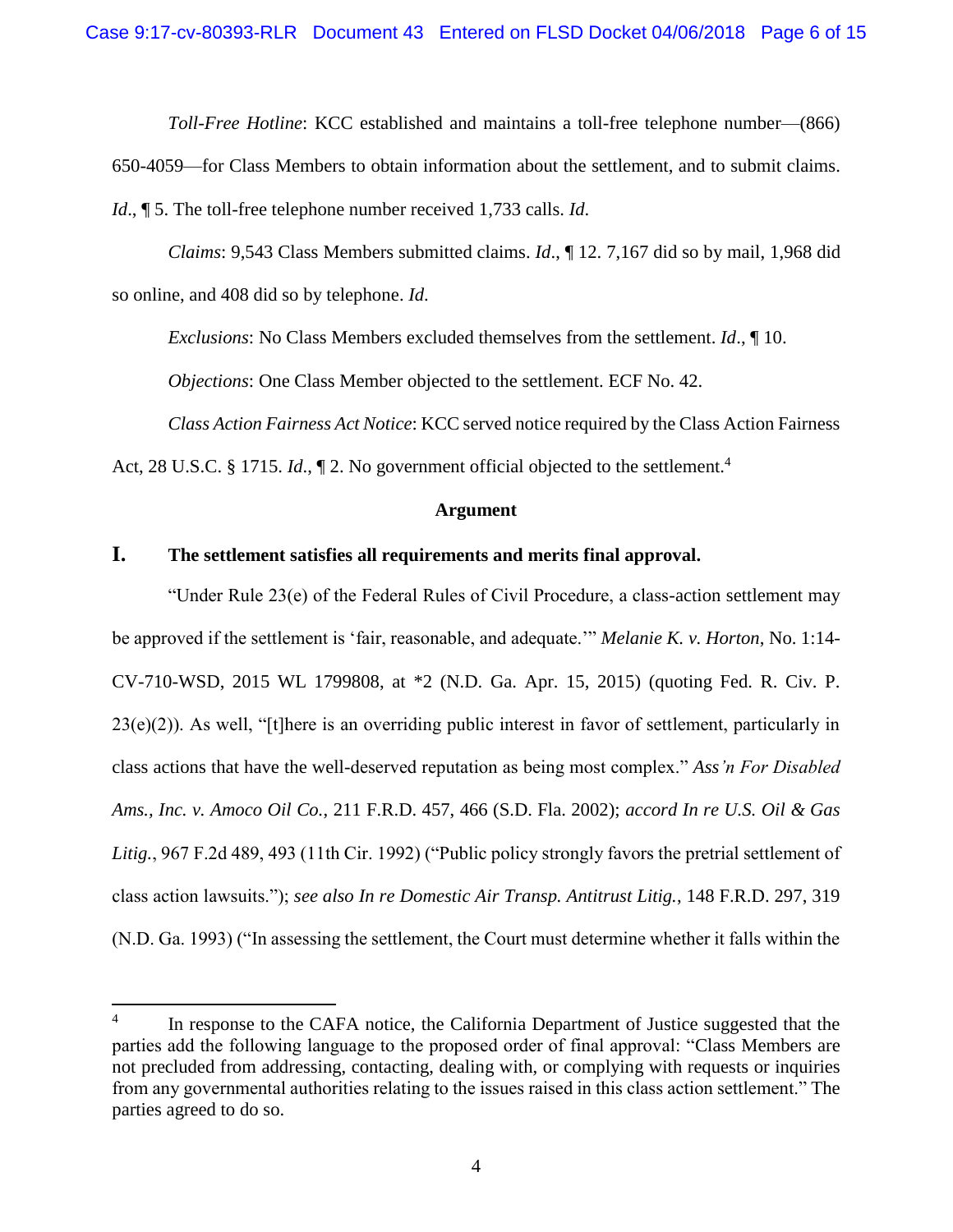range of reasonableness, not whether it is the most favorable possible result in the litigation.") (internal citation omitted).

As this Court noted, "Federal courts have long recognized a strong policy and presumption in favor of class action settlements. The Rule 23(e) analysis should be informed by the strong judicial policy favoring settlements as well as the realization that compromise is the essence of settlement." *Gevaerts v. TD Bank*, No. 11:14-cv-20744-RLR, 2015 WL 6751061, at \*4 (S.D. Fla. 2015) (Rosenberg, J.) (internal citation omitted).

The Eleventh Circuit has identified six factors to be considered in analyzing the fairness, reasonableness, and adequacy of a class action settlement under Rule 23(e): (1) the existence of fraud or collusion behind the settlement; (2) the complexity, expense, and likely duration of the litigation; (3) the stage of the proceedings and the amount of discovery completed; (4) the probability of the plaintiffs' success on the merits; (5) the range of possible recovery; and (6) the opinions of the class counsel, class representatives, and the substance and amount of opposition to the settlement. *Leverso v. SouthTrust Bank of AL., N.A.*, 18 F.3d 1527, 1530 (11th Cir. 1994); *see also Bennett v. Behring Corp.*, 737 F.2d 982, 986 (11th Cir. 1984). Each relevant factor supports the conclusion that the settlement here is fundamentally fair, adequate, and reasonable.

#### <span id="page-6-0"></span>**A. The parties negotiated the settlement at arm's length after litigation.**

The parties' arm's-length settlement negotiations, which were greatly informed by mediation before the Honorable Diane M. Welsh (Ret.) of JAMS in a similar TCPA matter against two debt collection companies with the same ultimate corporate parent as NPAS Solutions, demonstrate the fairness of the settlement, and that the settlement is not a product of fraud or collusion. *See In re Checking Account Overdraft Litig.*, 275 F.R.D. 654, 662 (S.D. Fla. 2011) ("The Court finds that the Settlement was reached in the absence of collusion, is the product of informed,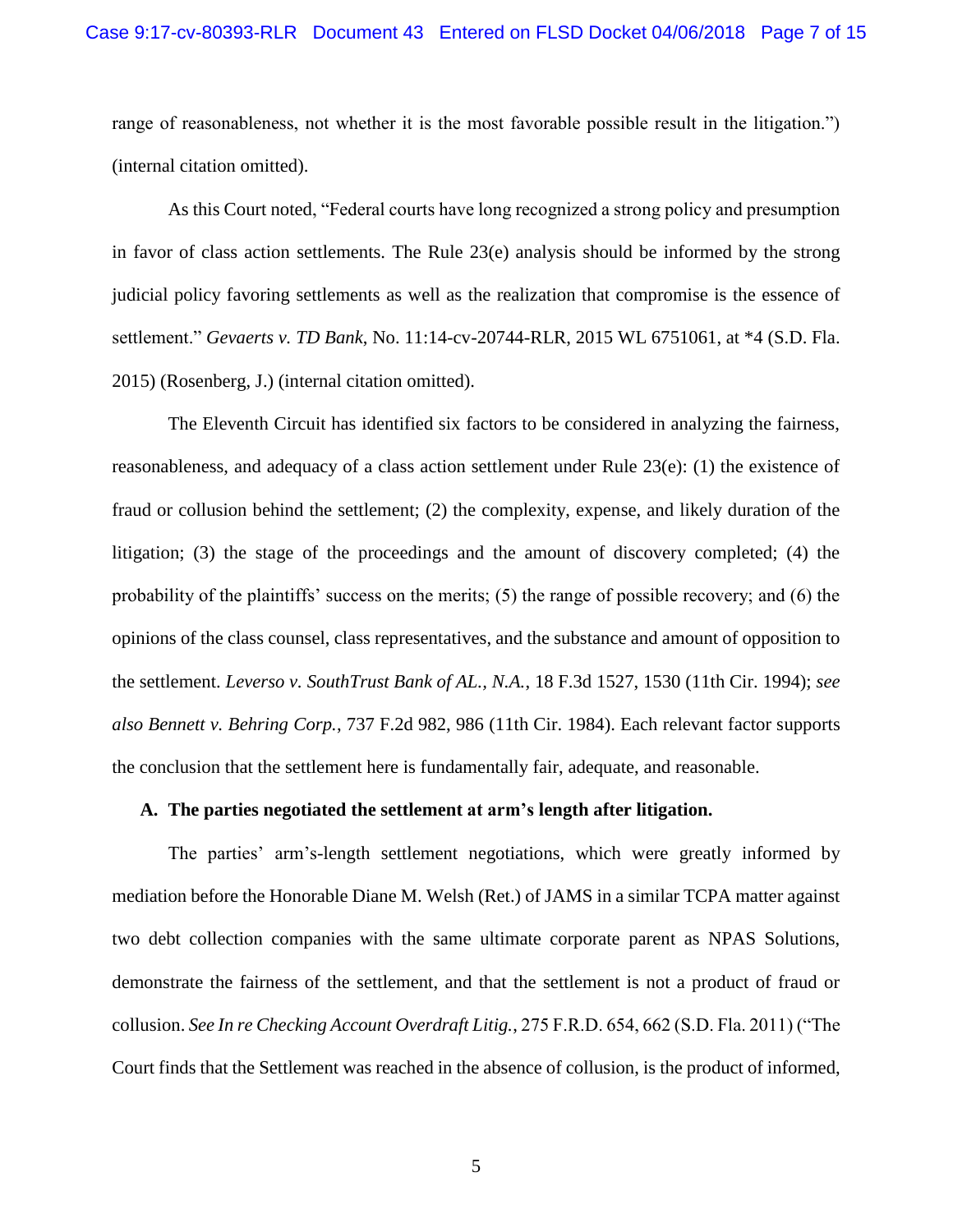good-faith, arms'-length negotiations between the parties and their capable and experienced counsel, and was reached with the assistance of a well-qualified and experienced mediator[.]").

In addition, the parties' settlement discussions occurred after written discovery, after the Court denied NPAS Solutions' motion to strike Plaintiff's class action allegations, and after Plaintiff served his expert report. As a result, the parties—and counsel with extensive experience in TCPA litigation—were able to properly assess the strengths and weaknesses of their positions and evaluate the fairness of the settlement.

# <span id="page-7-0"></span>**B. NPAS Solutions' legal and factual defenses posed significant risks to Plaintiff's claims and those of Class Members.**

"[T]he likelihood and extent of any recovery from the defendants absent . . . settlement" is an important consideration in assessing that settlement's reasonableness. *In re Domestic Air Transp. Antitrust Litig.*, 148 F.R.D. at 314; *see also Ressler v. Jacobson*, 822 F. Supp. 1551, 1555 (M.D. Fla. 1992) ("A Court is to consider the likelihood of the plaintiff's success on the merits of his claims against the amount and form of relief offered in the settlement before judging the fairness of the compromise.").

While Plaintiff strongly believes in his claims, NPAS Solutions vehemently disputes that it violated the TCPA. To that end, NPAS Solutions raised a host of defenses to Plaintiff's claims, including:

- The Federal Communications Commission's July 10, 2015 Declaratory Ruling and Order included a one-call safe harbor for calls made to reassigned cellular telephone numbers, like those at issue here. Because of this safe harbor, NPAS Solutions contended at the time of the settlement that it had a viable defense to many of the calls it made to Class Members;
- NPAS Solutions also contended that it maintains robust safeguards to ensure compliance with the TCPA. While NPAS Solutions vehemently disputes any liability, to the extent any violations did occur, NPAS Solutions would argue that any violation of the TCPA was unintentional and would not support increased statutory damages; and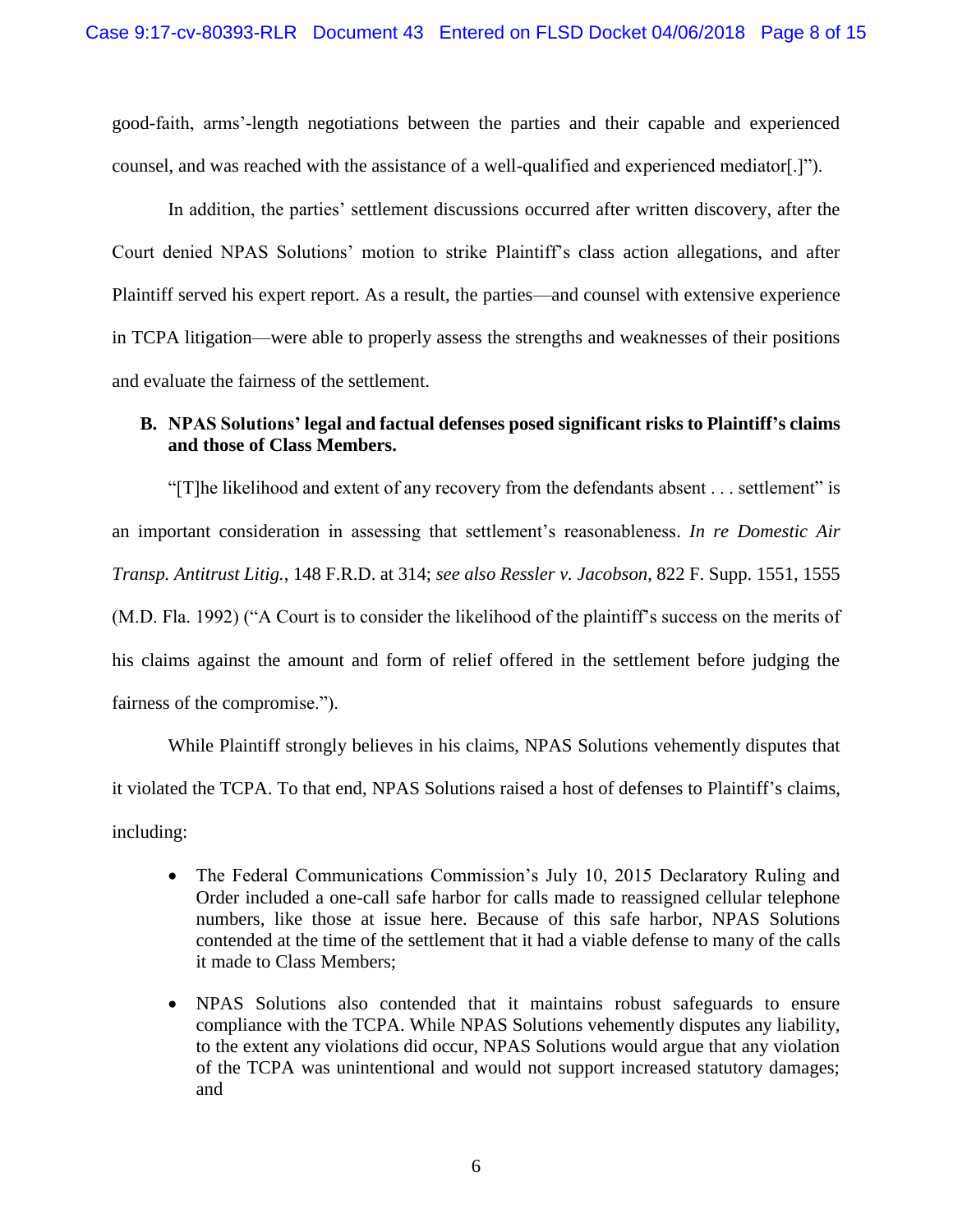• Plaintiff faced significant risks in obtaining class certification. In particular, because NPAS Solutions necessarily does not have the name and address of each person it called at a potentially wrong number (but does have the cellular telephone numbers it dialed), NPAS Solutions would argue that the class is not ascertainable. NPAS Solutions also would argue that individualized issues predominate (such as whether a call truly reached a wrong number or whether the call recipient had consented to being called by NPAS Solutions), and that a litigation class should not be certified for a host of additional reasons. Indeed, several courts in this Circuit have refused to certify TCPA class actions, making the likelihood of certification uncertain. *See, e.g.*, *Shamblin v. Obama for America*, No. 8:13-cv-2428-T-33TBM, 2015 WL 1909765, at \*8 (M.D. Fla. Apr. 27, 2015); *Balthazor v. Central Credit Servs., Inc.*, No. 07-61822, 2012 WL 6725872, at \*3-4 (S.D. Fla. Dec. 27, 2012).

While Plaintiff disputes each of NPAS Solutions' arguments and is confident in his positions, it is obvious that his likelihood of success in this case was, and remains, a real risk, separate and apart from the risk that exists in every case of losing at trial or on appeal. *See Gevaerts*, 2015 WL 6751061, at \*7 ("Apart from the risks, continued litigation would have involved substantial delay and expense. The Plaintiffs would have been required to certify the class, face the prospect of interlocutory review of any Order granting class certification, summary judgment, a trial on the merits, and a post-judgment appeal. The uncertainties and delays from this process would have been significant. Given the myriad risks attending these claims, as well as the certainty of substantial delay and expense from ongoing litigation, the Settlement cannot be seen as anything except a fair compromise.").

Accordingly, the settlement is eminently reasonable under the circumstances. *See Bennett v. Behring Corp.*, 96 F.R.D. 343, 349-50 (S.D. Fla. 1982) (noting that the plaintiffs faced a "myriad of factual and legal problems" that led to "great uncertainty as to the fact and amount of damage," which made it "unwise [for the plaintiffs] to risk the substantial benefits which the settlement confers . . . to the vagaries of a trial").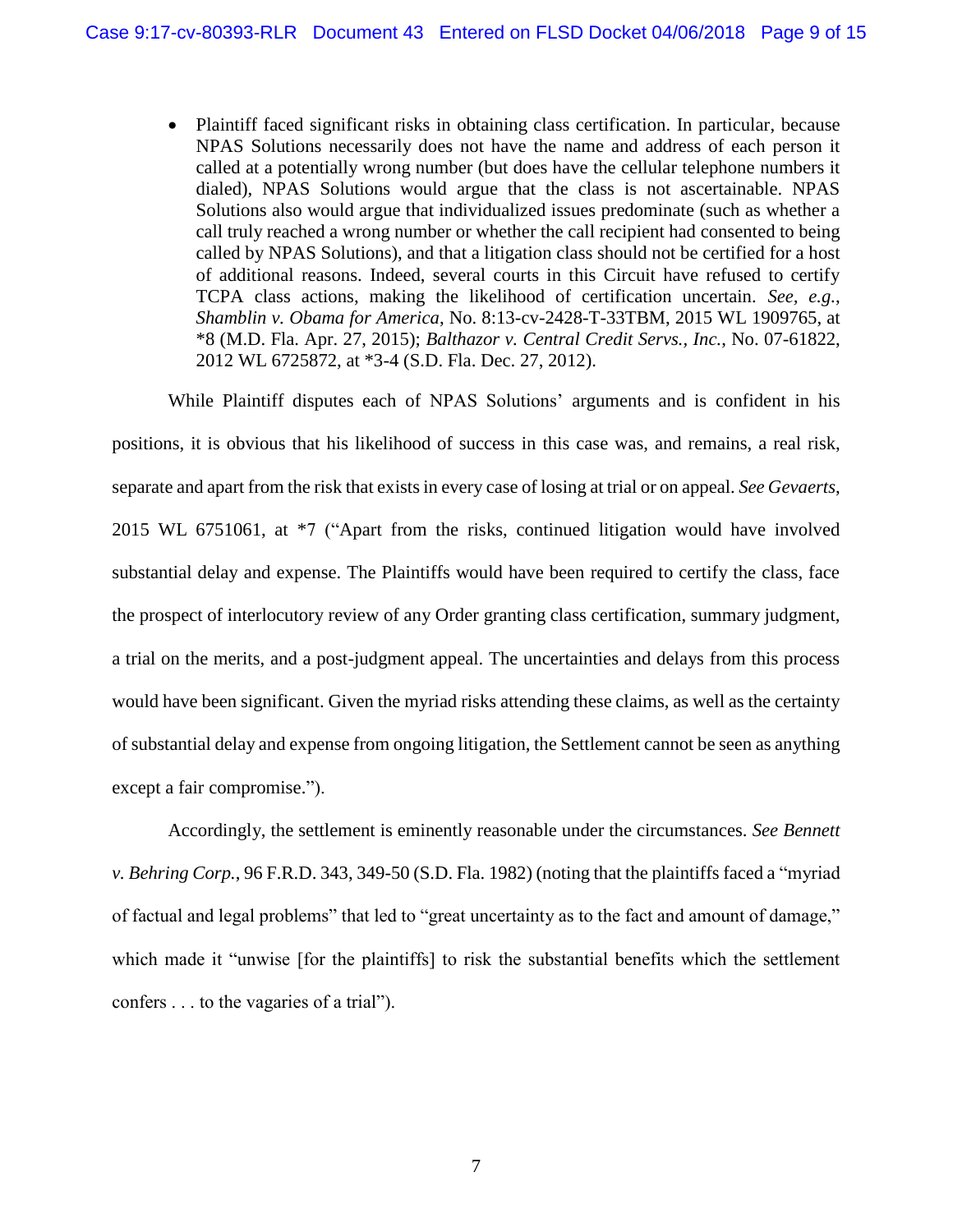#### <span id="page-9-0"></span>**C. The settlement falls well within the range of recovery for similar TCPA class actions.**

The settlement here—payment by NPAS Solutions of a non-reversionary, all-cash fund of \$1.432 million—compares well on a per-class member basis with similar TCPA class action settlements that courts have recently approved. Indeed, the settlement fund amounts to nearly \$8 for each of the 179,642 potential Class Members. *Accord Cross v. Wells Fargo Bank, N.A.*, Case 2:15-cv-01270-RWS, 2016 WL 5109533 (N.D. Ga. Sept. 13, 2016) (\$4.75 per class member); *Markos v. Wells Fargo Bank, N.A.*, Case No. 1:15-cv-01156-LMM, 2016 WL 4708028 (N.D. Ga. Sept. 7, 2016) (\$4.95 per class member); *Picchi v. World Fin. Network Bank*, No. 11-CV-61797- CIV-Altonaga/O'Sullivan (S.D. Fla.) (\$2.63 per class member); *Wilkins v. HSBC Bank Nev., N.A.*, No. 14-190, 2015 WL 890566 (N.D. Ill. Feb. 27, 2015) (\$4.41 per class member); *Duke v. Bank of Am., N.A.*, No. 5:12-cv-04009‐EJD (N.D. Cal.) (\$4.15 per class member).

Moreover, participating Class Members will receive approximately \$79 each, "which equals or exceeds the recovery in a typical TCPA class action." *See James v. JPMorgan Chase Bank, N.A.*, No. 8:15-cv-2424-T-23JSS, 2017 WL 2472499, at \*1 (M.D. Fla. June 5, 2017) (approving TCPA settlement where each claimant received approximately \$81) (citing *Hashw v. Dep't Stores Nat'l Bank*, 182 F. Supp. 3d 935, 944 (D. Minn. 2016) (approving a TCPA settlement that yielded \$33.20 per claimant); *In re Capital One TCPA Litig.*, 80 F. Supp. 3d 781, 790 (N.D. Ill. 2015) (approving a TCPA settlement that yielded \$34.60 per claimant)).

The settlement, therefore, falls well within the range of approved recoveries in TCPA class actions—"a range which recognizes the uncertainties of law and fact in a particular case and the concomitant risks and costs necessarily inherent in taking any litigation to completion." *In re Domestic Air Transp. Antitrust Litig.*, 148 F.R.D. at 323; *see also id.* at 326 (A court "should consider the vagaries of litigation and compare the significance of immediate recovery by way of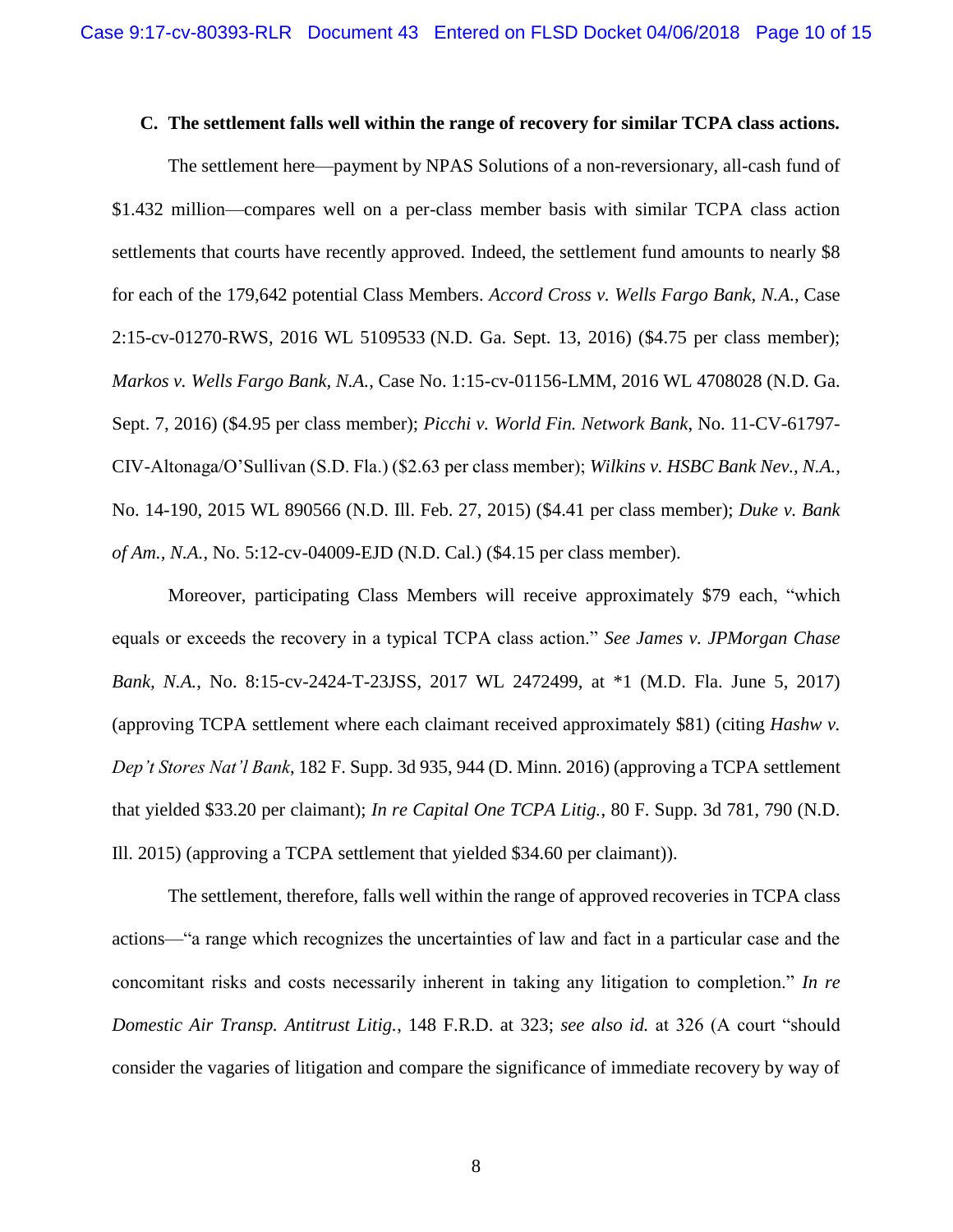the compromise to the mere probability of relief in the future, after protracted and expensive litigation.").

Furthermore, the settlement provides participating Class Members with substantial monetary relief, more than \$79 each, despite the purely statutory damages at issue—damages that courts have deemed too small to incentivize individual actions. *See, e.g.*, *Palm Beach Golf Ctr.- Boca, Inc. v. Sarris*, 311 F.R.D. 688, 699 (S.D. Fla. 2015) (noting that the small potential recovery in individual TCPA actions reduced the likelihood that class members will bring suit); *St. Louis Heart Ctr., Inc. v. Vein Ctrs. for Excellence, Inc.*, No. 12-174, 2013 WL 6498245, at \*11 (E.D. Mo. Dec. 11, 2013) (explaining that because the statutory damages available to each individual class member are small, it is unlikely that class members have an interest in individually controlling the prosecution of separate actions). In other words, the settlement provides Class Members real monetary relief that most would likely never have pursued on their own.

Finally, that each participating Class Member will receive more than \$79 is a substantial value in its own right. *See Markos v. Wells Fargo Bank, N.A.*, No. 1:15-cv-01156-LMM, 2017 WL 416425, at \*4 (N.D. Ga. Jan. 30, 2017) (finding that the cash recovery of \$24 per claimant in a TCPA class action—significantly less than what participating Class Members will receive here is "an excellent result when compared to the issues Plaintiffs would face if they had to litigate the matter").

## <span id="page-10-0"></span>**D. The parties reached the settlement after being fully apprised of the risks and uncertainties associated with it.**

Courts consider "the degree of case development that class counsel have accomplished prior to settlement" to ensure that "counsel had an adequate appreciation of the merits of the case before negotiating." *In re Checking Account Overdraft Litig.*, 830 F. Supp. 2d at 1349 (internal quotation marks omitted). At the same time, "[t]he law is clear that early settlements are to be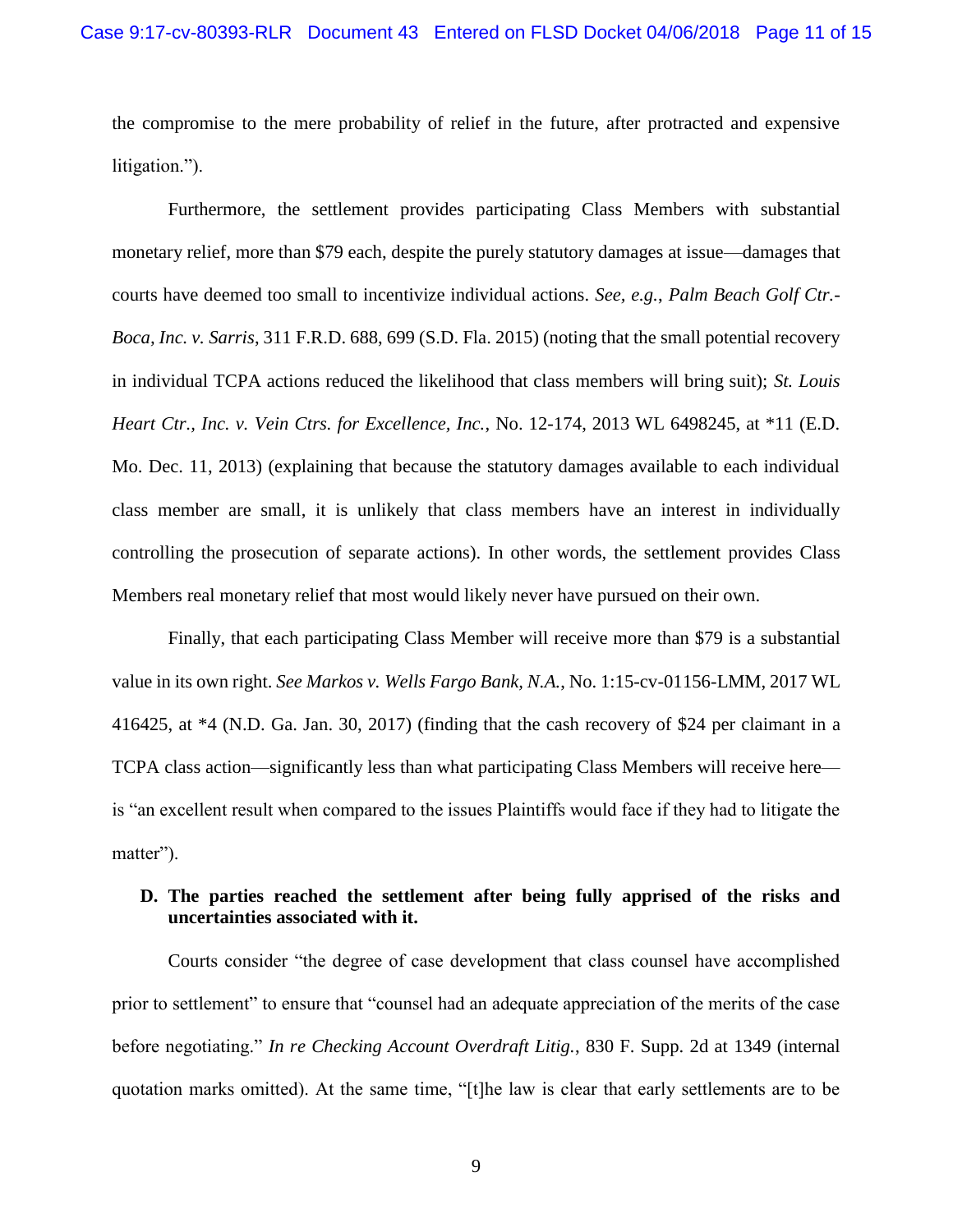encouraged, and accordingly, only some reasonable amount of discovery should be required to make these determinations*.*" *Ressler*, 822 F. Supp. at 1555.

Here, the litigation has been ongoing since March 2017. During that time, Plaintiff filed an amended complaint, and NPAS Solutions moved to strike his class allegations. The parties also engaged in significant written discovery, focused both on Plaintiff's individual claims, and on the claims of absent class members. Moreover, Plaintiff served the report of his expert witness, which focused on the ability to identify class members from NPAS Solutions' call records. The settlement was, therefore, consummated when the parties had a good view towards the strengths and weaknesses of their respective positions. *See Mashburn v. Nat'l Healthcare, Inc.*, 684 F. Supp. 660, 669 (M.D. Ala. 1988) ("That is, Class Counsel developed ample information and performed extensive analyses from which to determine the probability of their success on the merits, the possible range of recovery, and the likely expense and duration of the litigation."). Class counsel's assessment of the case was also informed by their extensive experience in TCPA class actions.

## <span id="page-11-0"></span>**E. Class counsel support the settlement as fair, reasonable, adequate, and in the best interests of Class Members.**

"In a case where experienced counsel represent the class, the Court absent fraud, collusion, or the like, should hesitate to substitute its own judgment for that of counsel." *Ingram v. The Coca-Cola Co.*, 200 F.R.D. 685, 691 (N.D. Ga. 2001) (citing *Cotton v. Hinton*, 559 F.2d 1326, 1330 (5th Cir. 1977)); *see also In re Domestic Air Transp. Antitrust Litig.*, 148 F.R.D. at 312-13 ("In determining whether to approve a proposed settlement, the Court is entitled to rely upon the judgment of the parties' experienced counsel.").

Here, class counsel—whose qualifications include substantial experience with TCPA class actions—firmly believe the settlement is fair, reasonable, and adequate, and in the best interests of Class Members. Class counsel also believe the benefits of the settlement far outweigh the delay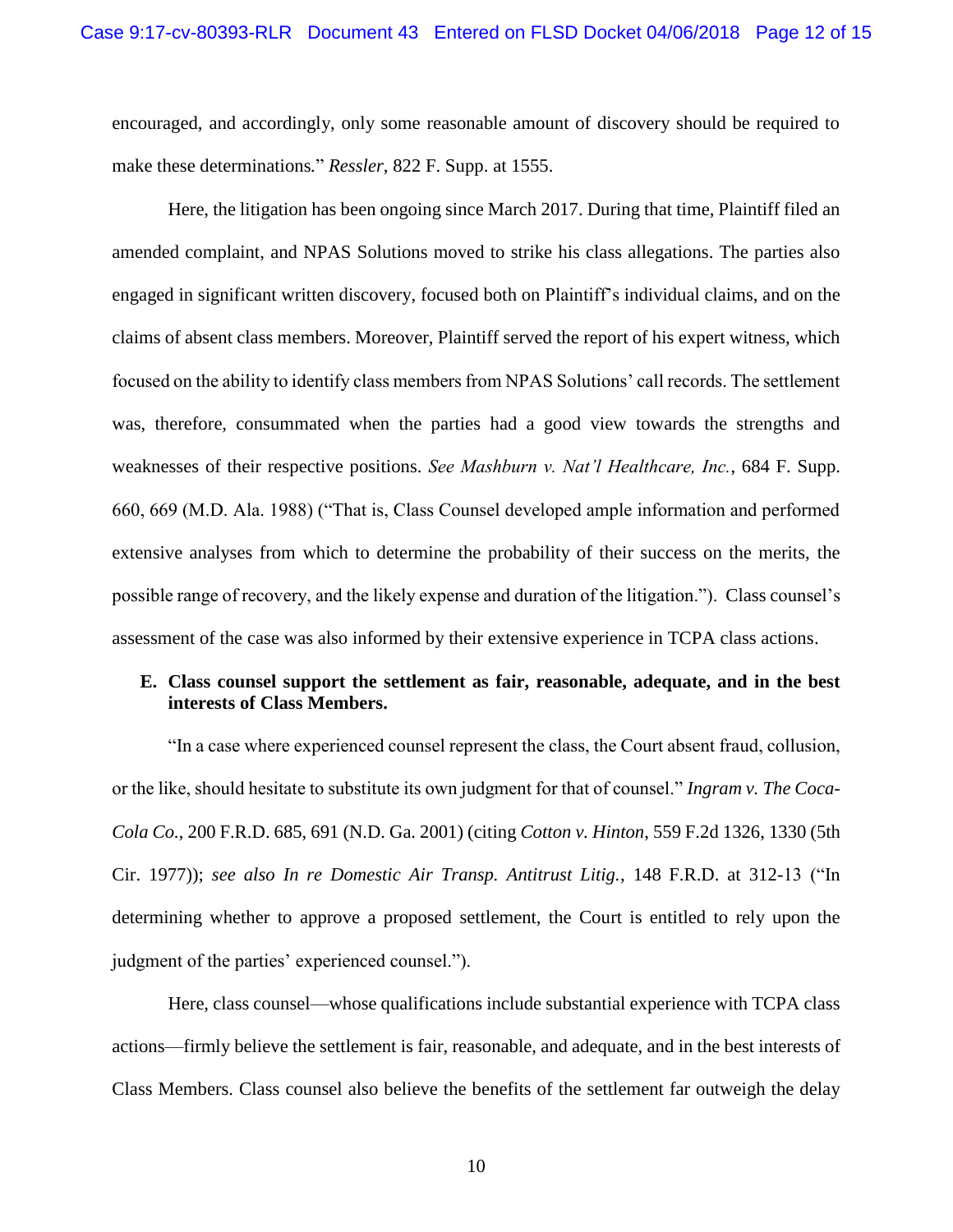and considerable risk of proceeding to trial. *See Leverso*, 18 F.3d at 1530 n.6; *James*, 2017 WL 2472499, at \*1 ("Sixth, the class counsel and the class representatives 'firmly believe the settlement is fair, reasonable, and adequate.'"); *Gevaerts*, 2015 WL 6751061, at \*8 ("Class Counsel and the representative Plaintiffs believe that this Settlement is deserving of Final Approval, and the Court agrees.").

## <span id="page-12-0"></span>**F. The lack of any exclusions, and that only one Class Member objected to the settlement, supports its final approval.**

As a result of the class notice, 9,543 Class Members submitted valid claims, while no Class Members excluded themselves and only one filed an objection. *See* Ex. A, ¶¶ 10, 12. This overwhelmingly favorable reaction to the settlement supports its approval. *See, e.g.*, *Garcia v. Gordon Trucking, Inc.*, No. 1:10-CV-0324 AWI SKO, 2012 WL 5364575, at \*6 (E.D. Cal. Oct. 31, 2012) ("The absence of a large number of objections to a proposed class action settlement raises a strong presumption that the terms of a proposed class action settlement are favorable to the class members."); *Perez v. Asurion Corp.*, 501 F. Supp. 2d 1360, 1381 (S.D. Fla. 2007) ("A low percentage of objections demonstrates the reasonableness of a settlement."); *Lipuma v. American Express Co.*, 406 F. Supp. 2d 1298, 1324 (S.D. Fla. 2005) ("The small number of optouts and objections, given the large number of claims filed, militates in favor of approval."); *Nat'l Rural Telecomms. Coop. v. DIRECTV, Inc.*, 221 F.R.D. 523, 529 (C.D. Cal. 2004) ("the absence of a large number of objections to a proposed class action settlement raises a strong presumption that the terms of a proposed class settlement action are favorable to the class members").

# <span id="page-12-1"></span>**II. Distribution of notice satisfied due process requirements.**

"Rule 23 requires that notice to class members be the 'best notice practicable under the circumstances[.]'" *Lopez v. Hayes Robertson Grp., Inc.*, No. 1310004CIVMARTINEZGO, 2015 WL 5726940, at \*6 (S.D. Fla. Sept. 29, 2015). But "even in Rule 23(b)(3) class actions, due process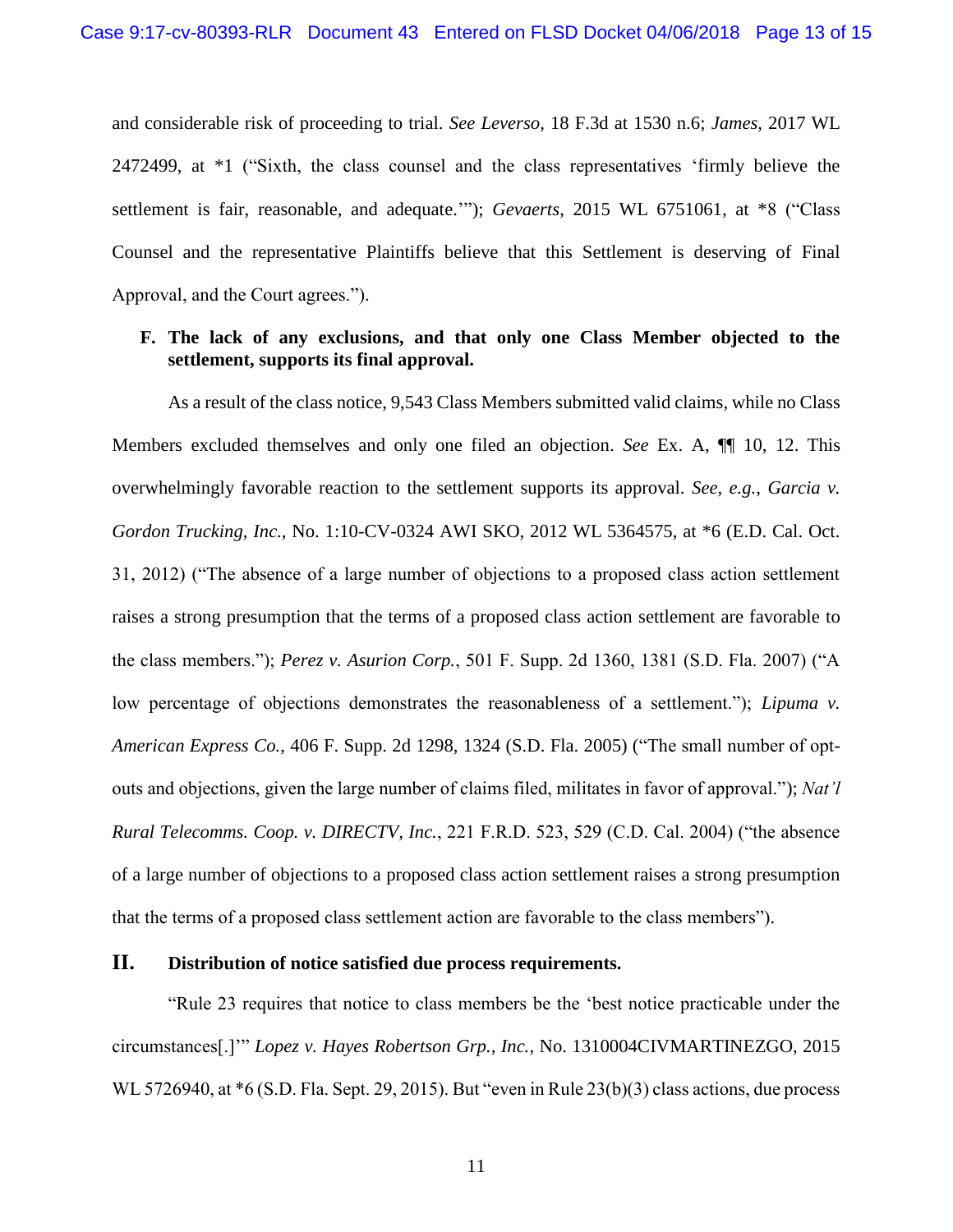does not require that class members actually receive notice." *Juris v. Inamed Corp.*, 685 F.3d 1294, 1321 (11th Cir. 2012) (collecting cases).

Distribution of notice here far exceeded this minimum standard. In particular, KCC used all reasonable efforts to provide direct mail notice to each Class Member. *See generally* Ex. A. This direct mail notice was supplemented by a publication notice program, which included publication in USA Today, a dedicated settlement website, and toll-free phone number. *Id*.

The resulting claims rate of more than 5.3% is in line with claims rates in other approved TCPA class action settlements, further supporting approval. *See, e.g.*, *Bayat v. Bank of the W.*, No. C-13-2376 EMC, 2015 WL 1744342, at \*5 (N.D. Cal. Apr. 15, 2015) (claims rate of 1.9% for monetary portion of settlement); *Wilkins v. HSBC Bank Nevada, N.A.*, No. 14 C 190, 2015 WL 890566, at \*3 (N.D. Ill. Feb. 27, 2015) ("3.16% of the class[] filed a timely claim"); *Kolinek v. Walgreen Co.*, 311 F.R.D. 483, 493 (N.D. Ill. 2015) (2.5% claims rate); *Michel v. WM Healthcare Solutions, Inc.*, No. 1:10-CV-638, 2014 WL 497031, at \*4 (S.D. Ohio Feb. 7, 2014) ("a total response rate of 3.6%"); *Arthur v. SLM Corp.*, No. C10–0198 JLR, Docket No. 249 at 2–3 (W.D. Wash. Aug. 8, 2012) (claims rate of approximately 2%); *Grannan v. Alliant Law Grp., P.C.*, No. C10-02803 HRL, 2012 WL 216522, at \*3 (N.D. Cal. Jan. 24, 2012) (claims rate under 3%).

#### **Conclusion**

<span id="page-13-0"></span>Plaintiff respectfully submits that the settlement—which requires NPAS Solutions to pay \$1.432 million into an all-cash, non-reversionary fund—constitutes an excellent result for Class Members. And for the foregoing reasons, Plaintiff respectfully requests that this Court finally approve the settlement, and enter a final judgment and order.

#### **Local Rule 7.1(a)(3) Certification**

<span id="page-13-1"></span>Counsel for Plaintiff conferred with counsel for NPAS Solutions, and NPAS Solutions does not oppose the requested relief.